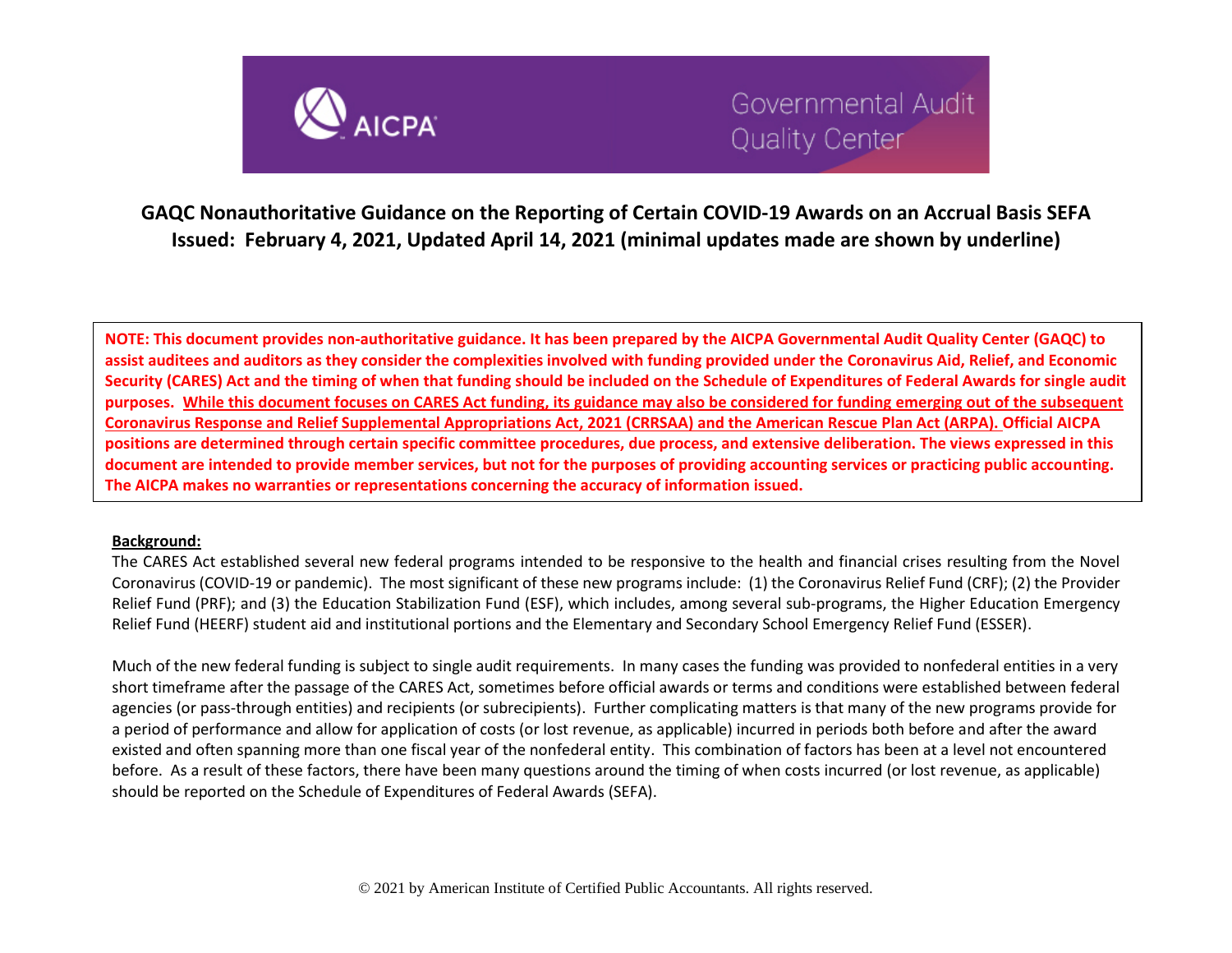This non-authoritative document provides various illustrative scenarios to assist auditees and auditors in evaluating the facts and circumstances that lead to a determination of which fiscal year to report costs incurred (or lost revenue, as applicable) on an accrual-basis SEFA. Generally, expenditures are reported on the SEFA when costs (or lost revenue, as applicable) are incurred and an award is determined to exist.

**IMPORTANT: The nonauthoritative guidance in this document does not apply to single audits of PRF funding because the U.S. Department of Health and Human Services (HHS) has directly addressed the timing of SEFA reporting of PRF expenditures and lost revenue by nonfederal entities in the "Other Information" section of the PRF Part 4 section in the Addendum to the 2020 OMB** *[Compliance Supplement](https://www.aicpa.org/interestareas/governmentalauditquality/resources/singleaudit/2020-omb-compliance-supplement.html)***. It states that for single audits of fiscal years ending in 2020 on or before December 30, 2020, the entity reports no PRF expenditures on the SEFA (including no lost revenue). For a FYE of December 31, 2020, the entity reports on the SEFA as expenditures (including lost revenue) based upon the PRF report (submitted by the nonfederal entity to HHS) for calendar year ending December 31, 2020, and discloses in the footnotes to the SEFA that the amount included on the SEFA is based upon the December 31, 2020 PRF report. See the Other Information section for further SEFA reporting guidance relating to fiscal years ending in 2021. Additionally, the nonauthoritative guidance in this document does not apply to forprofit healthcare entities that are subject to separate audit requirements for PRF and other HHS funding under rules established by HHS.**

### **Meaning of Terms Used in this Document:**

*Awarded* = The time at which an award is determined to exist. As noted in the "High-Level Assumptions/Guidance" section below (#3), determining when there is an award may involve judgment and be based on facts and circumstances.

*Advanced* = The time at which funding from the federal government (or pass-through entity) is transferred to a nonfederal entity.

*Costs applied to award* = The time at which the nonfederal entity makes an internal decision to apply costsincurred to an award and then transfers the costs incurred from nonfederal sources to the award.

*Costs incurred* = Allowable expenditures made from nonfederal sources.

*F/S* = Financial statements.

*FYE* = Fiscal year end (for the purpose of these scenarios it is assumed to be June 30, 2020).

*Lost revenue* = A concept permitted for purposes of SEFA reporting in several of the new CARES programs (e.g., PRF, select ESF sub-programs); see respective federal agency guidance to determine how it is to be calculated.

### **Assumptions Used/Other Guidance Relevant to the Remainder of this Document**

- 1. The determination of the reporting of expenditures (or lost revenue, as applicable) on the SEFA is independent of the determination of revenue recognition under generally accepted accounting principles.
- 2. The scenarios and answers provided below assume the SEFA is presented on the accrual basis of accounting since thisis the area the GAQC has been receiving the most questions.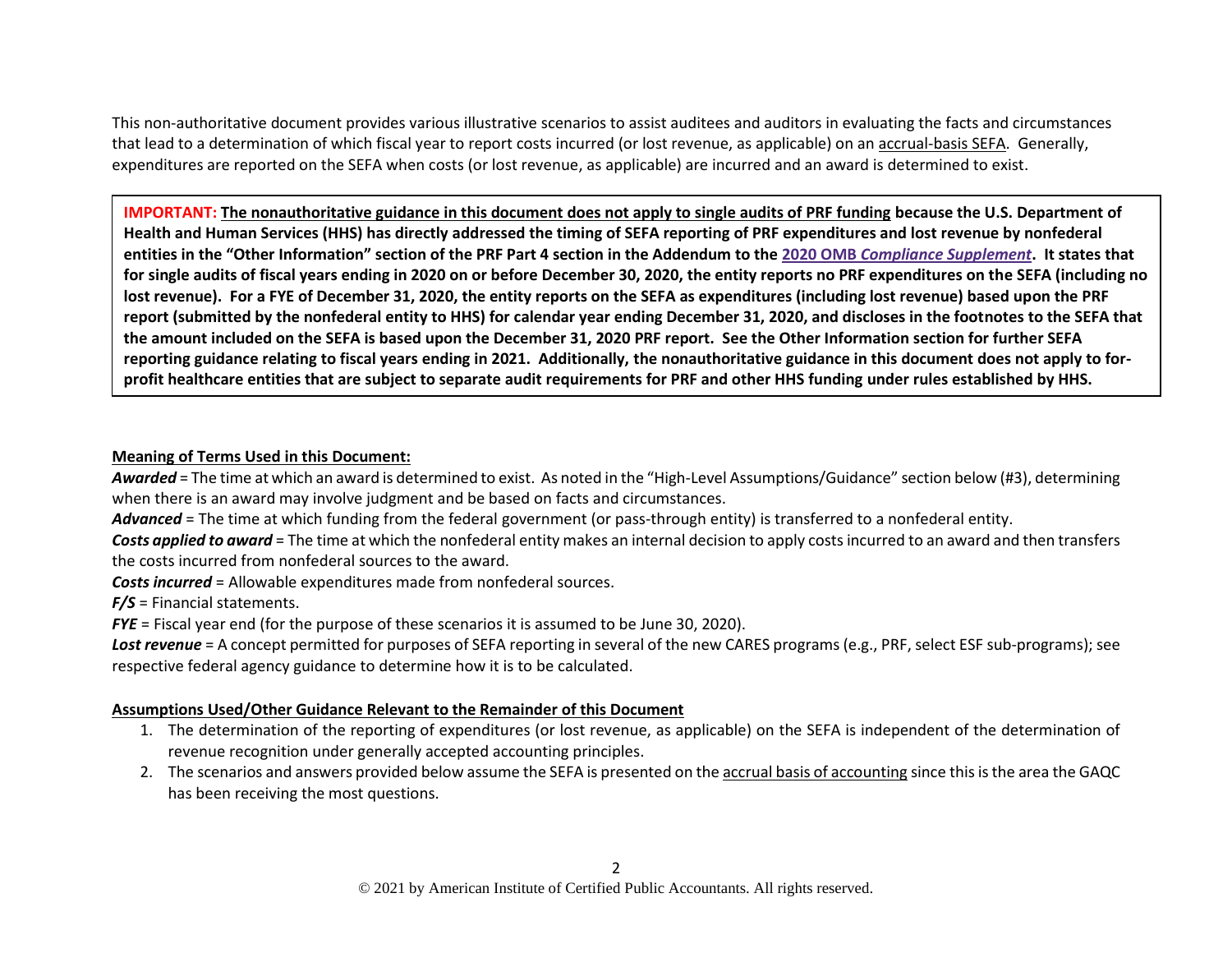- 3. For expenditures (or lost revenue, as applicable) to be reported on the SEFA in a particular period, there should be an award. However, as noted above, the awarding process for these new programs has not been typical and, therefore, professional judgment may be needed to determine an exact award date. While an award date may be clear in some cases, in many other cases there may not be a signed and dated award document, particularly when the auditee is a subrecipient. Procedures auditors may consider for determining the appropriateness of the "award date" used by the auditee include: (1) inquiries of management regarding the facts and circumstances surrounding award arrangements; and (2) reviewing client supporting records such as Board minutes, e-mail correspondence, or instructions provided to a subrecipient from a pass-through entity for claiming expenditures. If an existing award is subsequently impacted by a substantial amendment to award terms due to new legislation, the substantial amendment would be the equivalent of a new award for purposes of determining when associated activity is presented on the SEFA. An example of this scenario is the retroactive expansion of allowable uses of unspent HEERF 1 grant funds being impacted by the subsequent allocation of HEERF 2 funding resulting from CRRSAA. But there may also be other similar funding situations that arise.
- 4. Assuming an award is determined to exist as of fiscal year-end, costs incurred (or lost revenue, as applicable) that a nonfederal entity applies to an award should be reported on the SEFA in the year costs were incurred (or lost revenue, as applicable) even if the nonfederal entity makes the determination to apply those costs incurred (or lost revenue, as applicable) to the award until after fiscal year-end. If the award's period of performance allows a nonfederal entity to apply future year costs incurred (or lost revenue, as applicable) to that award in lieu of current year costs (or lost revenue), and the nonfederal entity decides to do so, future year costs (or lost revenue, as applicable) should be reported on a subsequent year's SEFA when applied by the nonfederal entity.
- 5. Generally, the timing of cash receipts (whether advances or reimbursements) should have no impact on SEFA recognition.
- 6. ESF includes two large sub-programs among several sub-programs; the HEERF 1 student portion consisting of emergency grants to students and the HEERF 1 institutional portion covering certain costs of institutions of higher education (IHEs) associated with significant changes to the delivery of instruction. IHEs must use no less than 50 percent of funds received to provide emergency financial aid grants to students and the HEERF 1 institutional portion can only be applied to the award up to the amount of the student portion that has been awarded to students. There is no requirement that IHEs had to make the student distributions before they incurred the institutional costs that would ultimately be applied to the award. However, the IHE must, by the end of the period of performance, expend institutional portion funds equal to or less than the amount of the student portion funds that were used.
- 7. Certain of the new CARES programs (e.g., PRF and select sub-programs of ESF) allow for the reimbursement of lost revenue. The scenarios below do not address directly the concept of how lost revenue is to be calculated. Auditees and auditors should look to federal agency guidance documents for that information.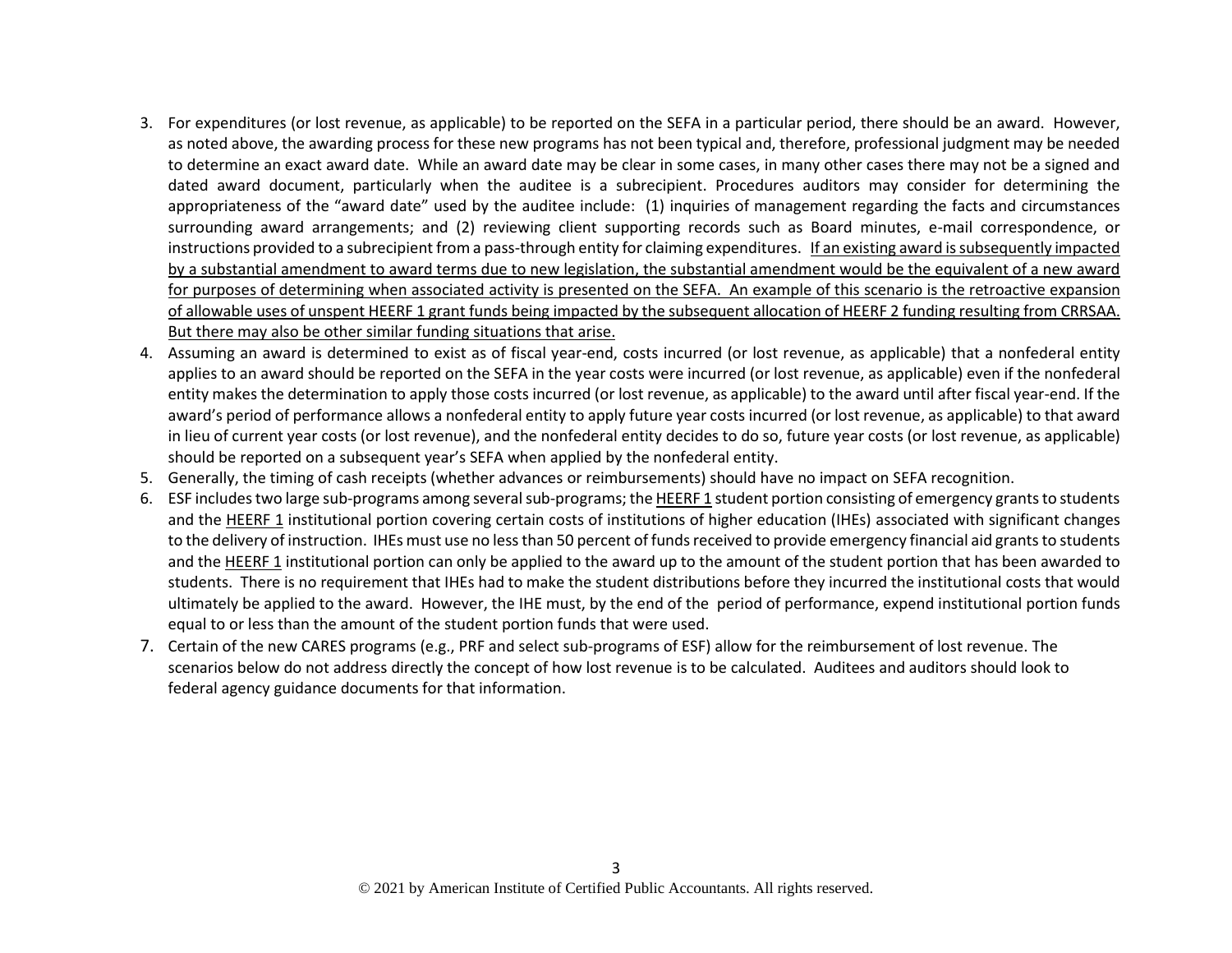# **Scenario 1: Costs Incurred are Applied to an Award as They are Incurred – Accrual Basis SEFA**

| Mar-20  | Apr-20   | Apr-20                    | $Mav-20$                  | Jun-20                    | <b>FYE</b> | Jul-20 | Aug-20                    | Dec-20                          |
|---------|----------|---------------------------|---------------------------|---------------------------|------------|--------|---------------------------|---------------------------------|
| \$1 M   | \$1 M    | \$100K                    | \$200K                    | \$400K                    |            |        | \$300K                    |                                 |
| Awarded | Advanced | Costs incurred            | Costs incurred            | Costs incurred            |            |        | Costs incurred            | Release F/S and<br>Single Audit |
|         |          | Costs applied to<br>award | Costs applied to<br>award | Costs applied to<br>award |            |        | Costs applied to<br>award |                                 |

| Scenario 1                                                                                                                                                                                                                     |                                                                                                                                                                                                                                                                                                                                   |
|--------------------------------------------------------------------------------------------------------------------------------------------------------------------------------------------------------------------------------|-----------------------------------------------------------------------------------------------------------------------------------------------------------------------------------------------------------------------------------------------------------------------------------------------------------------------------------|
| What expenditures should be reported on the SEFA at<br>6/30/20 FYE?                                                                                                                                                            | \$700K (i.e., sum of costs incurred Apr-Jun 20)).                                                                                                                                                                                                                                                                                 |
| What impact, if any, would this scenario have on a<br>subrecipient's SEFA if the \$1M awarded was in the form<br>of a subaward from a pass-through entity?                                                                     | None. The subrecipient would report \$700K in expenditures on its 6/30/20 SEFA<br>when the costs were incurred.                                                                                                                                                                                                                   |
| What impact, if any, would there be if this scenario was<br>altered so that the month that the federal funds were<br>advanced to the nonfederal entity changed from Apr-20<br>(fiscal year 2020) to Jul-20 (fiscal year 2021)? | None. As per the guidance in the "Assumptions Used/Other Guidance" section<br>above, if a determination is made that an award exists and there are qualifying<br>costs incurred prior to the 6/30/20 FYE, the timing of cash received would not<br>change the fiscal year for which costs incurred would be reported on the SEFA. |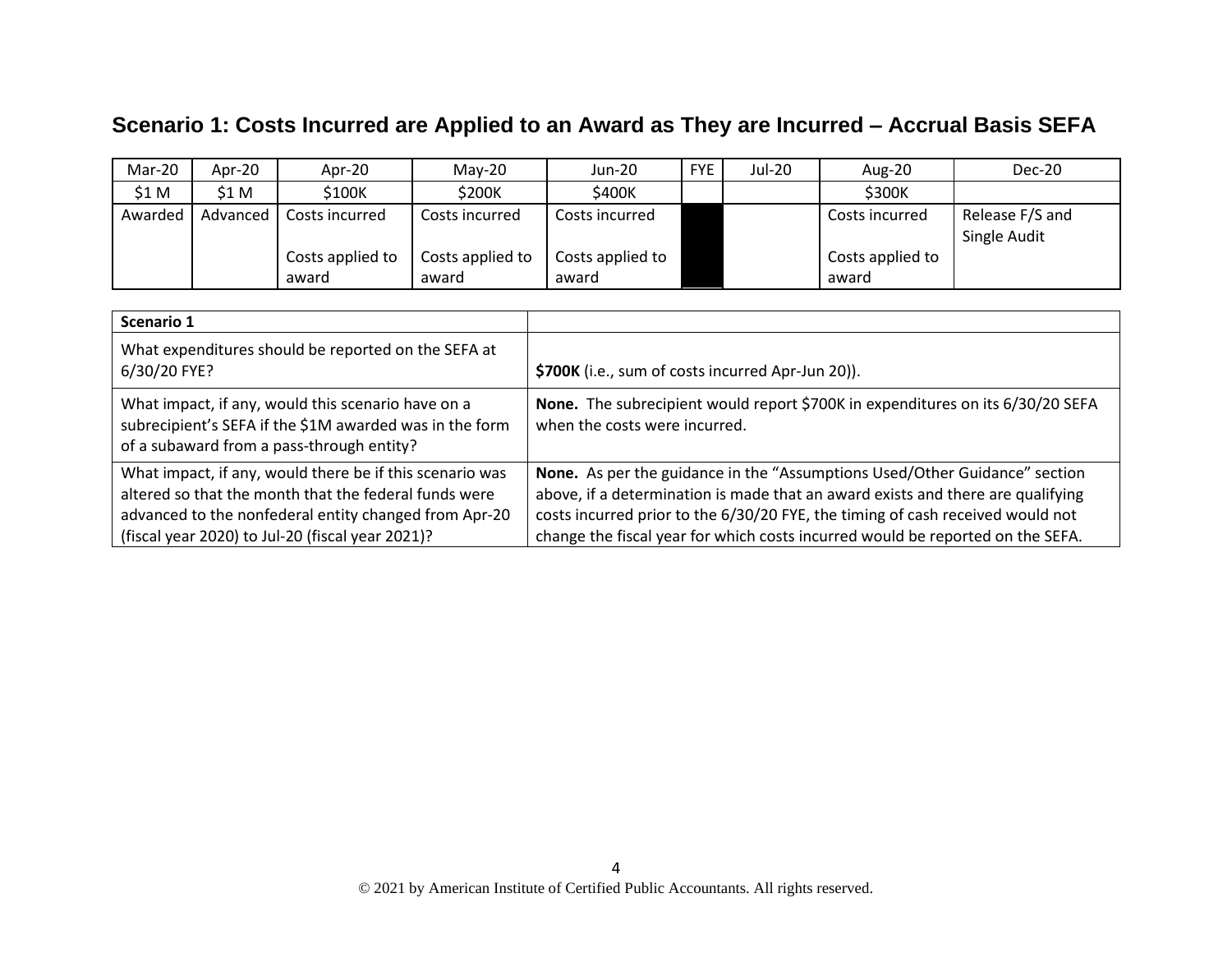## **Scenario 2: Decision to Apply Costs to an Award Occurs in a Different Fiscal Year than When Costs Incurred – Accrual Basis SEFA**

| Mar-20  | Apr-20   | Apr-20         | $May-20$       | Jun-20         | <b>FYE</b> | Jul-20                                                                    | <b>Aug-20</b>  | Dec-20                          |
|---------|----------|----------------|----------------|----------------|------------|---------------------------------------------------------------------------|----------------|---------------------------------|
| \$1 M   | \$1 M    | \$100K         | \$200K         | \$400K         |            |                                                                           | \$300K         |                                 |
| Awarded | Advanced | Costs incurred | Costs incurred | Costs incurred |            | Costs<br>applied to<br>award from<br>Apr-20,<br>May-20 &<br><b>Jun-20</b> | Costs incurred | Release F/S and<br>Single Audit |

| Scenario 2                                                   |                                                                                |
|--------------------------------------------------------------|--------------------------------------------------------------------------------|
| What expenditures should be reported on the SEFA at 6/30/20  | \$700K (i.e., sum of costs incurred Apr-Jun 20)). The fact that the nonfederal |
| FYE?                                                         | entity did not make the decision to apply costs incurred to the award until    |
|                                                              | after FYE is not relevant to when SEFA reporting occurs in this scenario.      |
| What impact, if any, would this scenario have on a           | None. The subrecipient would report \$700K in expenditures on its 6/30/20      |
| subrecipient's SEFA if the \$1M awarded was in the form of a | SEFA when the costs were incurred.                                             |
| subaward from a pass-through entity?                         |                                                                                |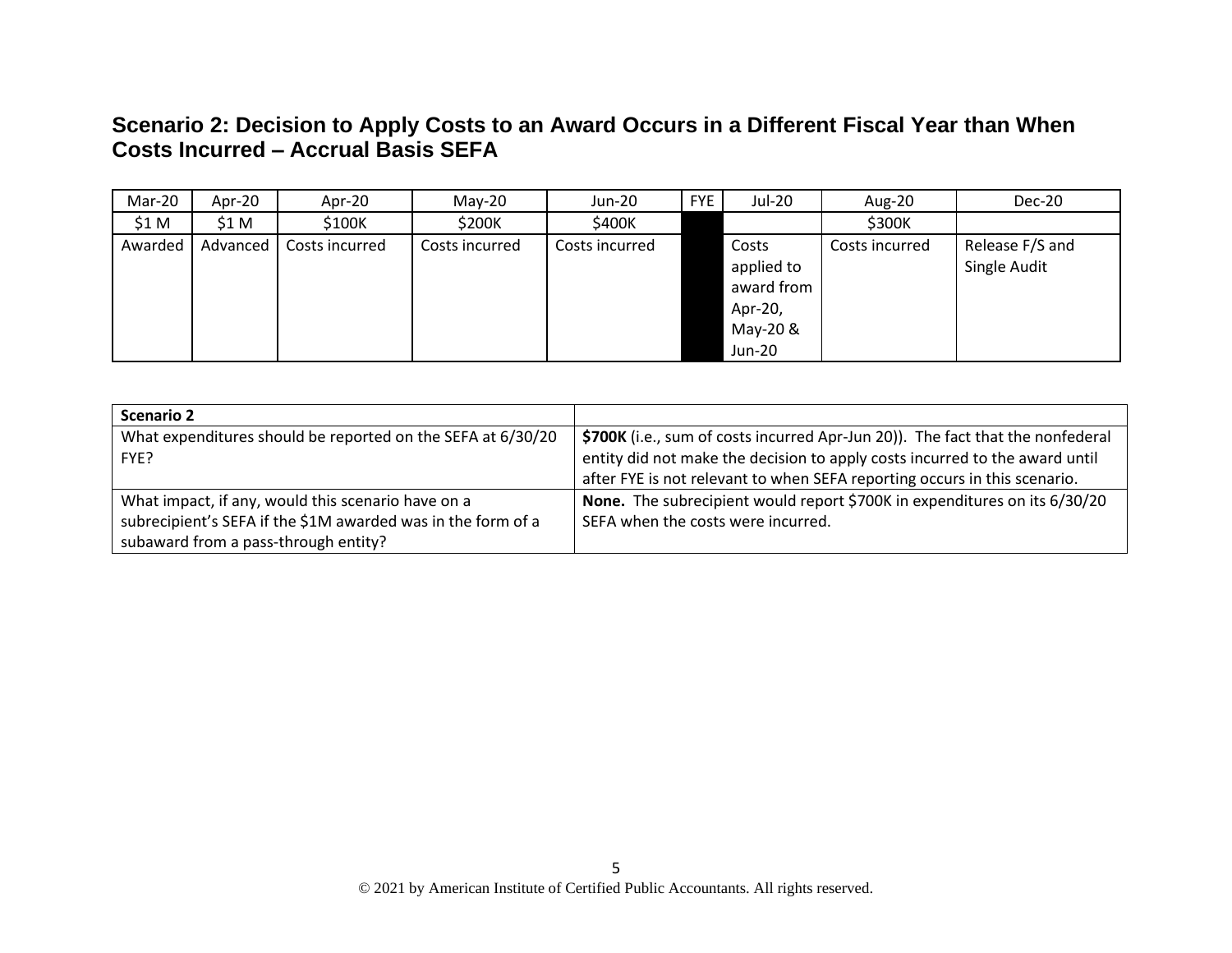### **Scenario 3: Award is Made in the Subsequent Fiscal Year from When Costs Incurred but the Award Allows Costs Incurred from the Previous Fiscal Year to be Charged to the Award – Accrual Basis SEFA**

| Apr-20         | $Mav-20$       | Jun-20         | <b>FYE</b> | Jul-20             | Aug-20         | Dec-20                          |
|----------------|----------------|----------------|------------|--------------------|----------------|---------------------------------|
| \$100K         | \$200K         | \$400K         |            | \$1M               | \$300K         |                                 |
| Costs incurred | Costs incurred | Costs incurred |            | Awarded            | Costs incurred | Release F/S and<br>Single Audit |
|                |                |                |            | Costs applied to   |                |                                 |
|                |                |                |            | award from Apr-20, |                |                                 |
|                |                |                |            | May-20 and Jun-20  |                |                                 |

| <b>Scenario 3</b>                                               |                                                      |
|-----------------------------------------------------------------|------------------------------------------------------|
| What expenditures should be reported on the SEFA at<br>6/30/20? | $$0$ (i.e., because there was no award until Jul-20) |
| What expenditures should be reported on the SEFA at<br>6/30/21? | \$1 M (i.e., sum of costs incurred Apr-Aug 20).      |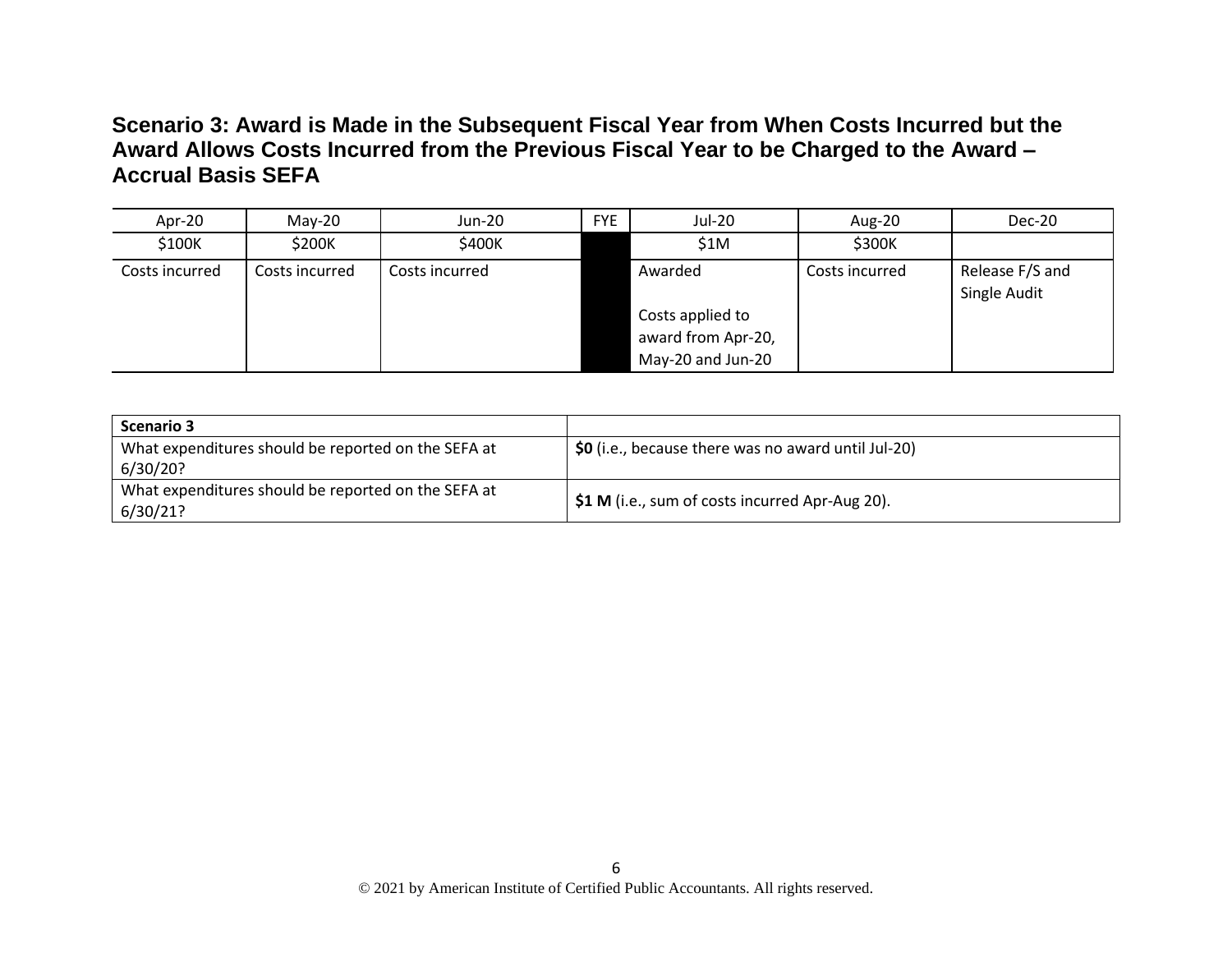**Scenario 4: Award's Period of Performance Allows the Nonfederal Entity to Select Costs Incurred to Apply to the Award and the Nonfederal Entity Chooses Not to Apply Costs Incurred During the Fiscal Year in Which the Award was Made – Accrual Basis SEFA**

| Mar-20  | Apr-20         | $Mav-20$       | Jun-20         | <b>FYE</b> | Jul-20         | Aug-20                                          | Dec-20                       |
|---------|----------------|----------------|----------------|------------|----------------|-------------------------------------------------|------------------------------|
| \$1 M   | \$100K         | \$200K         | \$400K         |            | \$1M           |                                                 |                              |
| Awarded | Costs incurred | Costs incurred | Costs incurred |            | Costs incurred | Costs applied<br>to award from<br><b>Jul-20</b> | Release F/S and Single Audit |

| Scenario 4                              |                                                                                                     |
|-----------------------------------------|-----------------------------------------------------------------------------------------------------|
| What expenditures should be reported on | \$0. The award allowed the nonfederal entity to choose which costs to apply and the nonfederal      |
| the SEFA at 6/30/20?                    | entity elected not to apply costs incurred from Apr-Jun 20, but instead to apply costs from Jul-20. |
| What expenditures should be reported on | \$1 M (i.e., represents the Jul-2020 costs incurred and thus they are reported on the SEFA in the   |
| the SEFA at 6/30/21?                    | same period (6/30/21))                                                                              |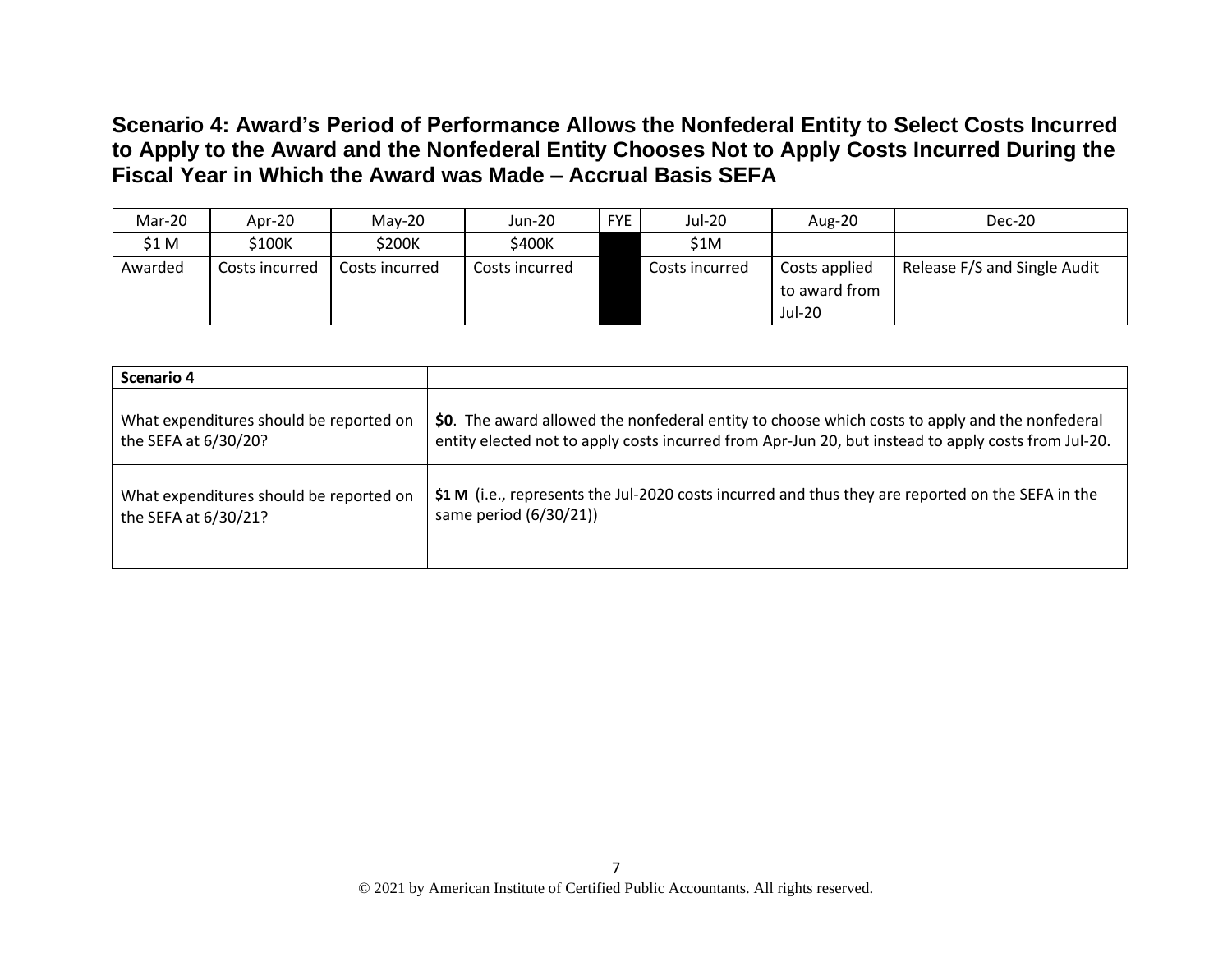**HEERF – Accrual Basis SEFA (see "Assumptions Used/Other Guidance" section above for more detail on HEERF)**

**Scenario 5(a):** 

- **\$1,000,000 of the HEERF 1 Institutional Portion and \$1,000,000 of the HEERF 1 Student Portion is Awarded in March 2020**
- **Institutional Costs Were Incurred and Applied to the Award Before 6/30/20**
- **Student Portion is Awarded to Students by the IHE before June 30, 2020**

| Mar-20                                | Apr-20                          | $May-20$                        | Jun-20                                                            | <b>FYE</b> | Jul-20 | Aug-20                          | Dec-20                             |
|---------------------------------------|---------------------------------|---------------------------------|-------------------------------------------------------------------|------------|--------|---------------------------------|------------------------------------|
| \$2 M                                 | \$100K                          | \$200K                          | \$400K                                                            |            |        | \$300K                          |                                    |
| \$1M institutional<br>portion awarded | Institutional<br>costs incurred | Institutional costs<br>incurred | Institutional costs<br>incurred                                   |            |        | Institutional<br>costs incurred | Release F/S<br>and Single<br>Audit |
| \$1M student<br>portion awarded       |                                 |                                 | Institutional costs applied<br>to award from Apr-20 -<br>$Jun-20$ |            |        |                                 |                                    |
|                                       |                                 |                                 | \$1M student portion<br>awarded to students by<br><b>IHE</b>      |            |        |                                 |                                    |